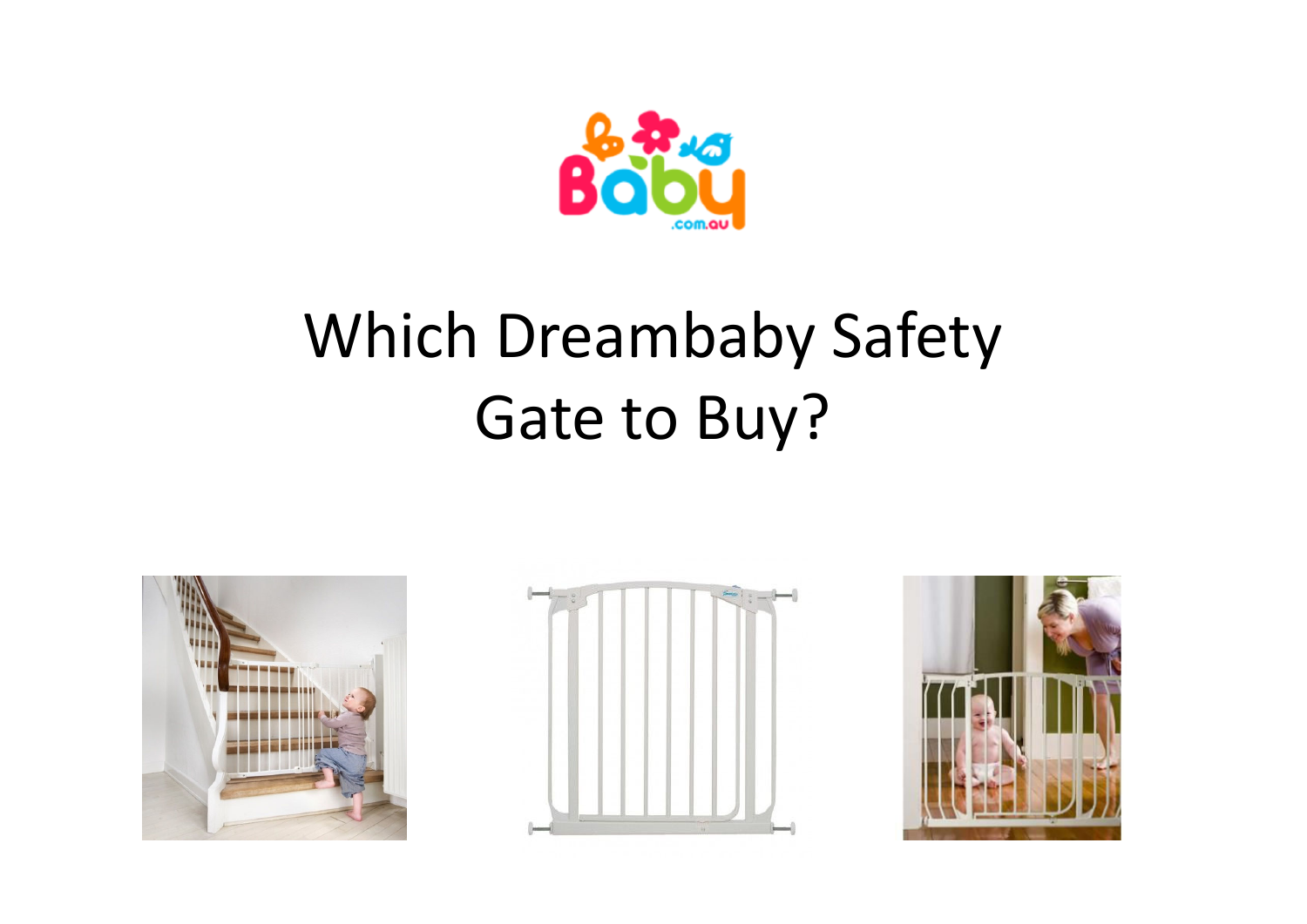## Some Dreambaby Gate Basics

At Baby.com.au we sell the Dreambaby Chelsea Swing Closed series of gates which have the following features:

- Pressure mounted, no drilling screws into walls
- $\bullet$ Easy to adjust to required width with simple thumbscrews
- Difficult for children to open
- Gates open in both directions
- •Are easy to open with one hand
- Swings shut automatically
- Gates can be adjusted 11cm in width (5.5cm each side)
- There is a a large range of extensions available to customise width

See video here

 http://www.youtube.com/watch?feature=player\_embedded&v=iXmY84Nt9qQ

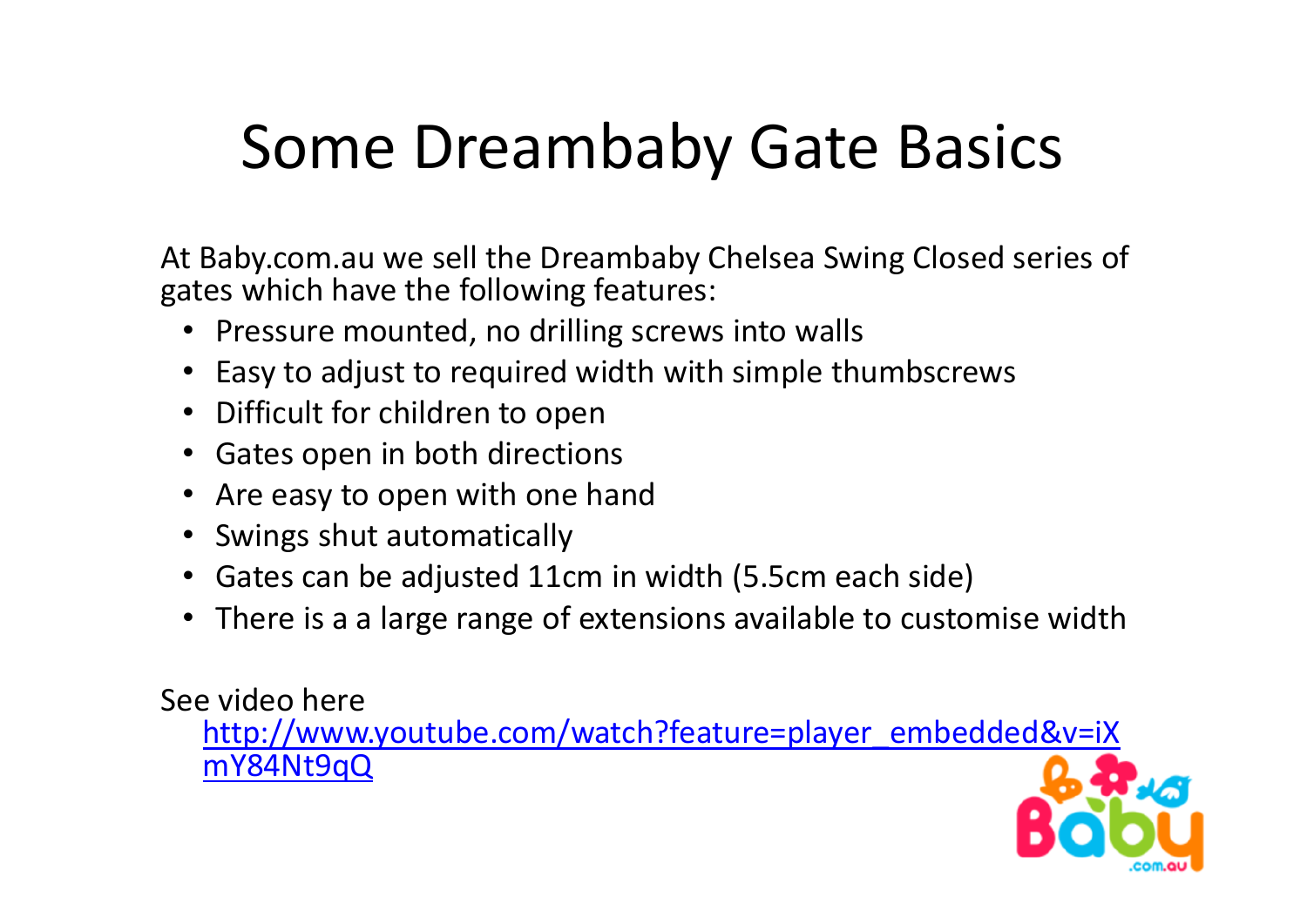

## There are 4 gate sizes

|                        | <b>Standard Width</b><br>(called Doorway width, 71-82cm) | <b>Extra Wide</b><br>(called Hallway width, 97-108cm) |  |
|------------------------|----------------------------------------------------------|-------------------------------------------------------|--|
| <b>Standard Height</b> | Standard height Doorway width gate                       | Standard height Hallway wide gate                     |  |
| 75cm high              | 75cm high x 71-82cm wide                                 | 75cm high x 97-108cm wide                             |  |
| <b>Extra Tall</b>      | Extra Tall Doorway width gate                            | Extra Tall Hallway wide gate                          |  |
| 100cm high             | 100cm high x 71-82cm wide                                | 100cm high x 97-108cm wide                            |  |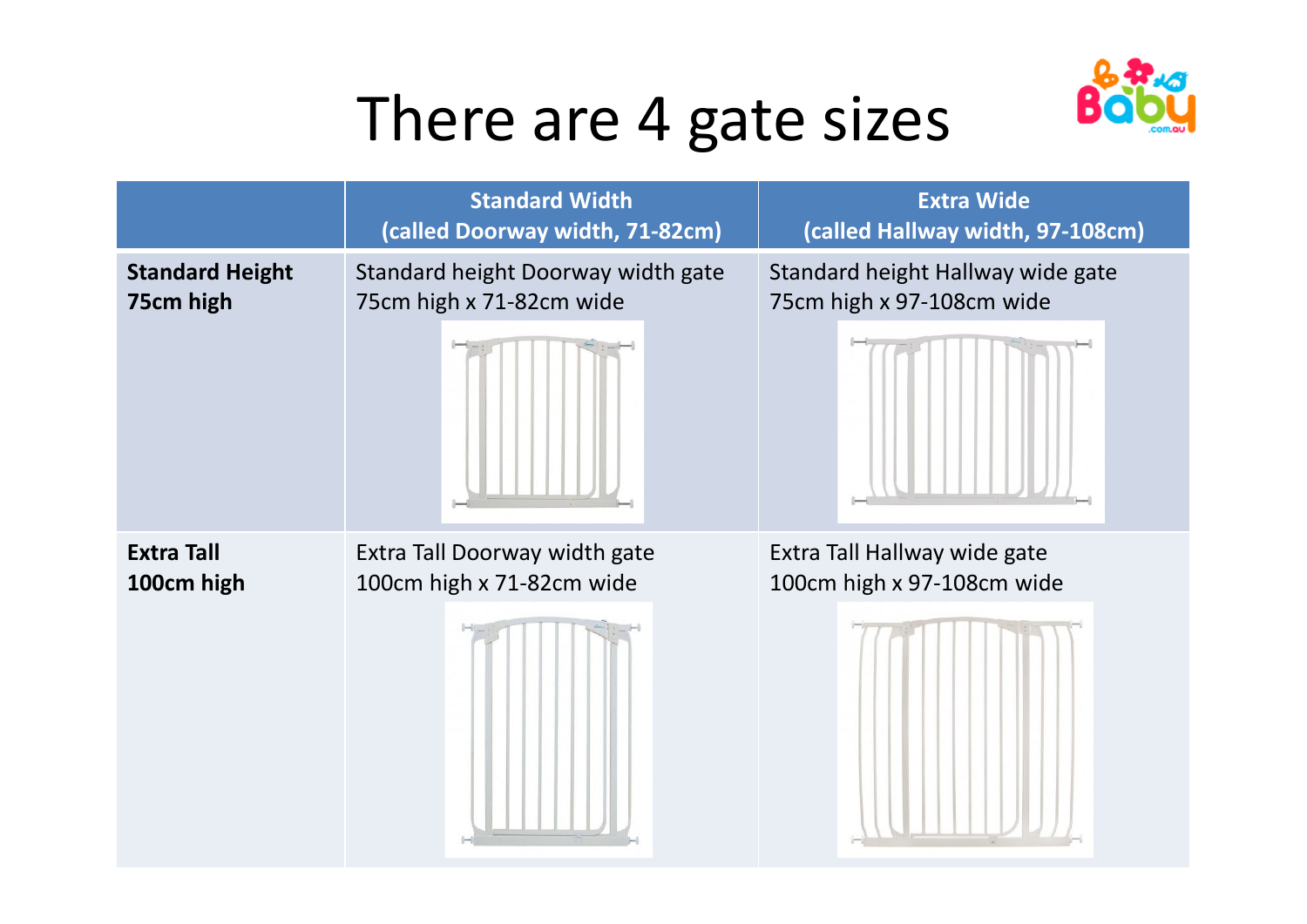### How to Choose the Gate & Extension



|                             |                       |                                                | <b>Standard Height 75cm</b>                   | <b>Extra Tall 100cm</b>                          |
|-----------------------------|-----------------------|------------------------------------------------|-----------------------------------------------|--------------------------------------------------|
| $\mathop{\rm kep}\nolimits$ | Choose your gate size | <b>Standard</b><br>Width 71-82cm (F160 series) | Standard height Doorway width                 | <b>Extra Tall Doorway width</b><br>(F190 series) |
|                             |                       | <b>Wide</b><br>97-108cm                        | Standard height Hallway wide<br>(F170 series) | Extra Tall Hallway wide<br>(F191 series)         |



Choose your Colour **Choose your Colour** Music Choose **Black** 





- Choose your Extension You can only have a maximum of one extension each side
	- Extensions come in black or white to match the gate
	- Pick the extension that is the same height as your gate
		- regular 75cm high extensions
		- extra tall 100cm extensions
	- Pick the extension width 9cm, 18cm, 27cm, 36cm,45cm, 54cm, 63cm, 100cm

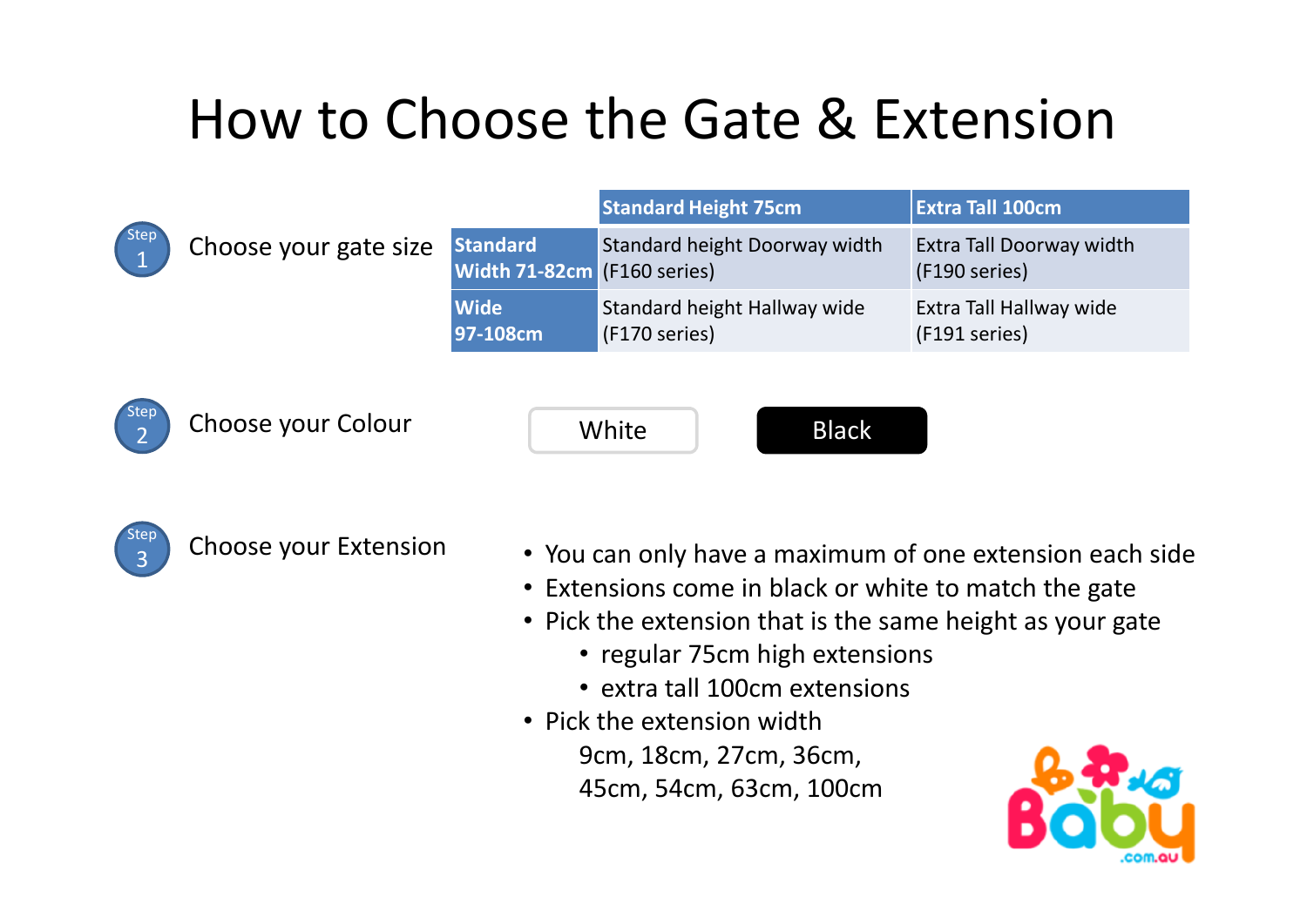### And here's a table to show some total width examples for a standard width gate (F160 & F190)

| <b>Extensions</b>     | <b>Gate Width</b>               | <b>Total Width</b> |
|-----------------------|---------------------------------|--------------------|
| 9cm ext               | + Standard width gate (71-82cm) | $= 80 - 91$ cm     |
| 9cm ext + 9cm ext     | + Standard width gate (71-82cm) | $= 89 - 100$ cm    |
| 27cm ext              | + Standard width gate (71-82cm) | $= 98 - 109$ cm    |
| 9cm ext + 18cm ext    | + Standard width gate (71-82cm) | $= 98 - 109$ cm    |
| 36cm ext              | + Standard width gate (71-82cm) | $= 107 - 118$ cm   |
| 18cm ext + 18cm ext   | + Standard width gate (71-82cm) | $= 107 - 118$ cm   |
| 45cm ext              | + Standard width gate (71-82cm) | $= 116 - 127$ cm   |
| 18cm ext + 27cm ext   | + Standard width gate (71-82cm) | $= 116 - 127$ cm   |
| 54cm ext              | + Standard width gate (71-82cm) | $= 125 - 136$ cm   |
| 27cm ext + 27cm ext   | + Standard width gate (71-82cm) | $= 125 - 136$ cm   |
| 63cm ext              | + Standard width gate (71-82cm) | $= 134 - 145$ cm   |
| 27cm ext + 36cm ext   | + Standard width gate (71-82cm) | $= 134 - 145$ cm   |
| 36cm ext + 36cm ext   | + Standard width gate (71-82cm) | $= 143 - 154$ cm   |
| 36cm ext + 45cm ext   | + Standard width gate (71-82cm) | $= 152 - 163$ cm   |
| 45cm ext + 45cm ext   | + Standard width gate (71-82cm) | $= 161 - 172$ cm   |
| 45cm ext + 54cm ext   | + Standard width gate (71-82cm) | $= 170 - 181$ cm   |
| 100cm ext             | + Standard width gate (71-82cm) | $= 171 - 182$ cm   |
| 54cm ext + 54cm ext   | + Standard width gate (71-82cm) | $= 179 - 190$ cm   |
| 54cm ext + 63cm ext   | + Standard width gate (71-82cm) | $= 188 - 199$ cm   |
| 63cm ext + 63cm ext   | + Standard width gate (71-82cm) | $= 197 - 208$ cm   |
| 27cm ext + 100cm ext  | + Standard width gate (71-82cm) | $= 198 - 209$ cm   |
| 36cm ext + 100cm ext  | + Standard width gate (71-82cm) | $= 207 - 218$ cm   |
| 45cm ext + 100cm ext  | + Standard width gate (71-82cm) | $= 216 - 227$ cm   |
| 54cm ext + 100cm ext  | + Standard width gate (71-82cm) | $= 225 - 236$ cm   |
| 63cm ext + 100cm ext  | + Standard width gate (71-82cm) | $= 234 - 245$ cm   |
| 100cm ext + 100cm ext | + Standard width gate (71-82cm) | $= 271 - 282$ cm   |
|                       |                                 |                    |

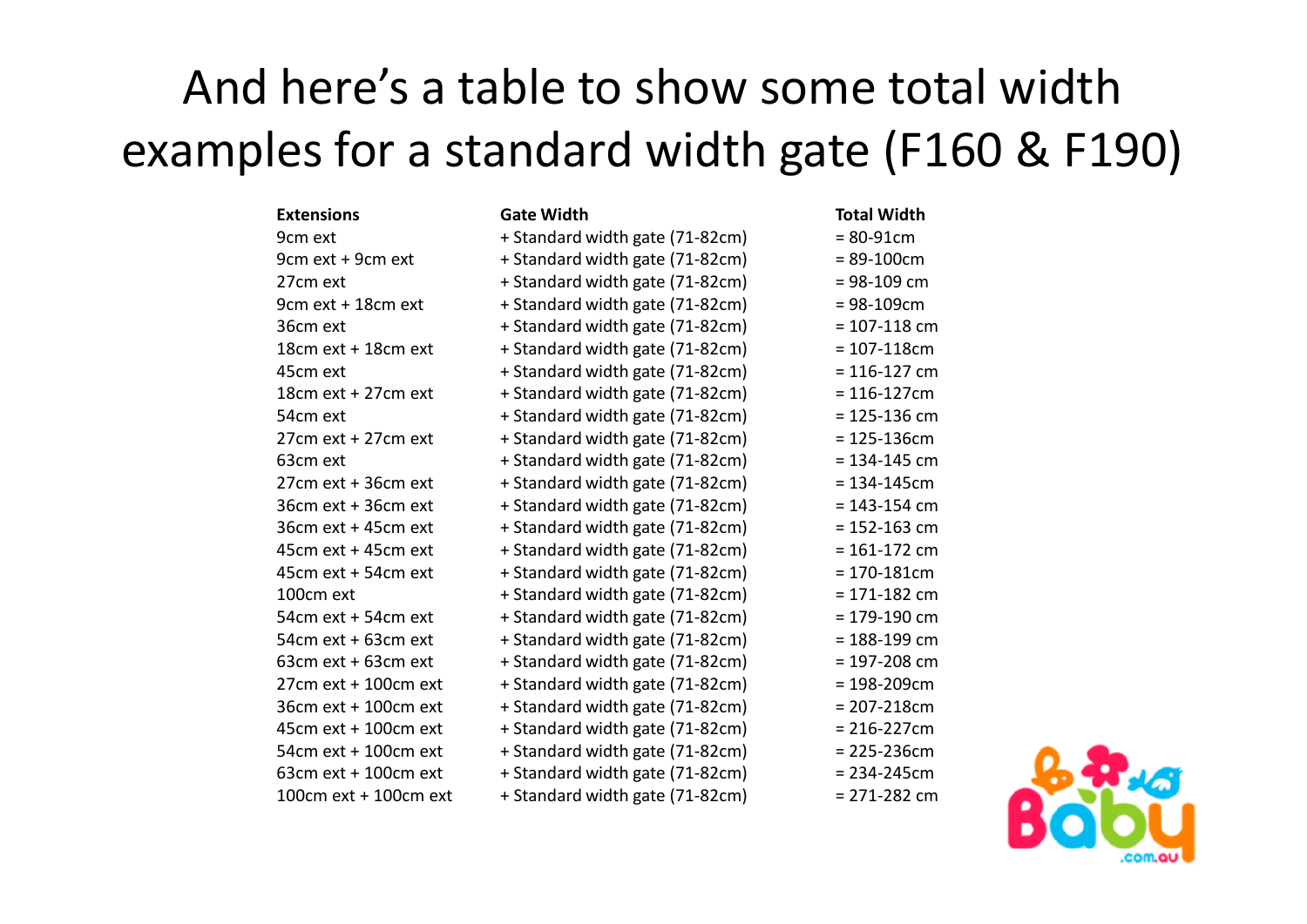### And here's a table to show some total width examples for an extra wide gate (F170 & F191)

| <b>Extensions</b>        | <b>Gate Width</b>            | <b>Total Width</b> |
|--------------------------|------------------------------|--------------------|
| 9cm ext                  | + Extra wide gate (97-108cm) | $= 106 - 117$ cm   |
| 9cm ext + 9cm ext        | + Extra wide gate (97-108cm) | $= 115 - 126$ cm   |
| 27cm ext                 | + Extra wide gate (97-108cm) | $= 124 - 135$ cm   |
| 9cm ext + 18cm ext       | + Extra wide gate (97-108cm) | $= 124 - 135$ cm   |
| 36cm ext                 | + Extra wide gate (97-108cm) | $= 133 - 144$ cm   |
| 18cm ext + 18cm ext      | + Extra wide gate (97-108cm) | $= 133 - 144$ cm   |
| 45cm ext                 | + Extra wide gate (97-108cm) | $= 142 - 153$ cm   |
| 18cm ext + 27cm ext      | + Extra wide gate (97-108cm) | $= 142 - 153$ cm   |
| 54cm ext                 | + Extra wide gate (97-108cm) | $= 151 - 162$ cm   |
| $27cm$ ext + 27 $cm$ ext | + Extra wide gate (97-108cm) | $= 151 - 162$ cm   |
| 63cm ext                 | + Extra wide gate (97-108cm) | $= 160 - 171$ cm   |
| 27cm ext + 36cm ext      | + Extra wide gate (97-108cm) | $= 160 - 171$ cm   |
| 36cm ext + 36cm ext      | + Extra wide gate (97-108cm) | $= 169 - 180$ cm   |
| 36cm ext + 45cm ext      | + Extra wide gate (97-108cm) | $= 178 - 189$ cm   |
| $45cm$ ext + 45cm ext    | + Extra wide gate (97-108cm) | $= 187 - 198$ cm   |
| 45cm ext + 54cm ext      | + Extra wide gate (97-108cm) | $= 196 - 207$ cm   |
| 100cm ext                | + Extra wide gate (97-108cm) | $= 197 - 208$ cm   |
| 54cm ext + 54cm ext      | + Extra wide gate (97-108cm) | $= 205 - 216$ cm   |
| 54cm ext + 63cm ext      | + Extra wide gate (97-108cm) | $= 214 - 225$ cm   |
| $63cm$ ext + 63cm ext    | + Extra wide gate (97-108cm) | $= 223 - 234$ cm   |
| $27cm$ ext + 100cm ext   | + Extra wide gate (97-108cm) | $= 224 - 235$ cm   |
| 36cm ext + 100cm ext     | + Extra wide gate (97-108cm) | $= 233 - 244$ cm   |
| $45cm$ ext + 100cm ext   | + Extra wide gate (97-108cm) | $= 242 - 253$ cm   |
| 54cm ext + 100cm ext     | + Extra wide gate (97-108cm) | $= 251 - 262$ cm   |
| $63$ cm ext + 100cm ext  | + Extra wide gate (97-108cm) | $= 260 - 271$ cm   |
| 100cm ext + 100cm ext    | + Extra wide gate (97-108cm) | $= 297 - 308$ cm   |